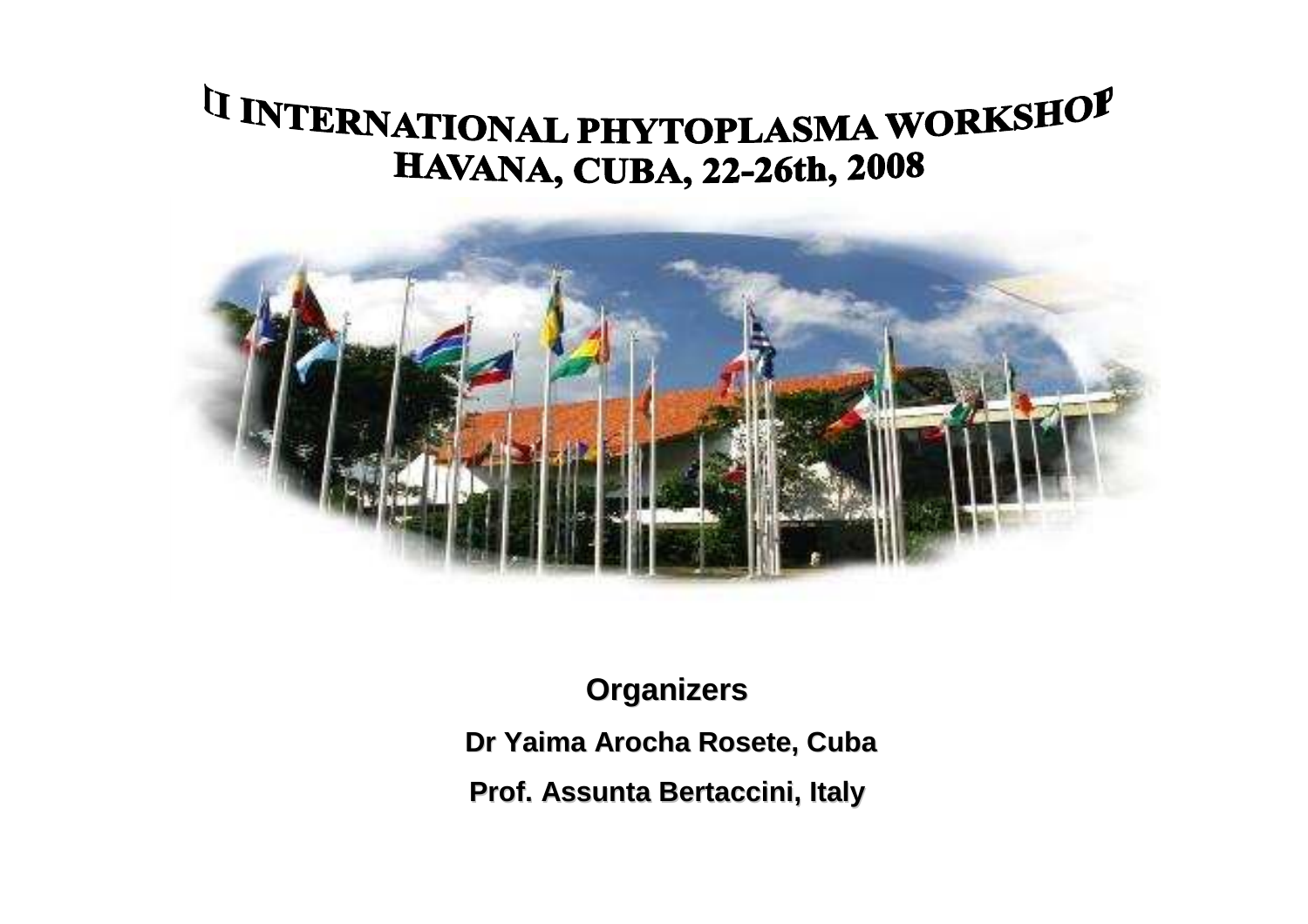Celebrated at the Convention Palace, next to Palco Hotel, in Havana, Cuba, the II International Phytoplasma Workshop was officially attended for more than 30 participants from 16 countries from Europe, Asia, and Latin America and the Caribbean.A total of 19 oral presentations and 17 posters were presented from Italy, United Kingdom, Greece, Germany, Czech Republic, Serbia, Oman, Saudi Arabia, Japan, Canada, Jamaica, Mexico, Colombia, Chile, Argentina, Brazil, and Cuba.

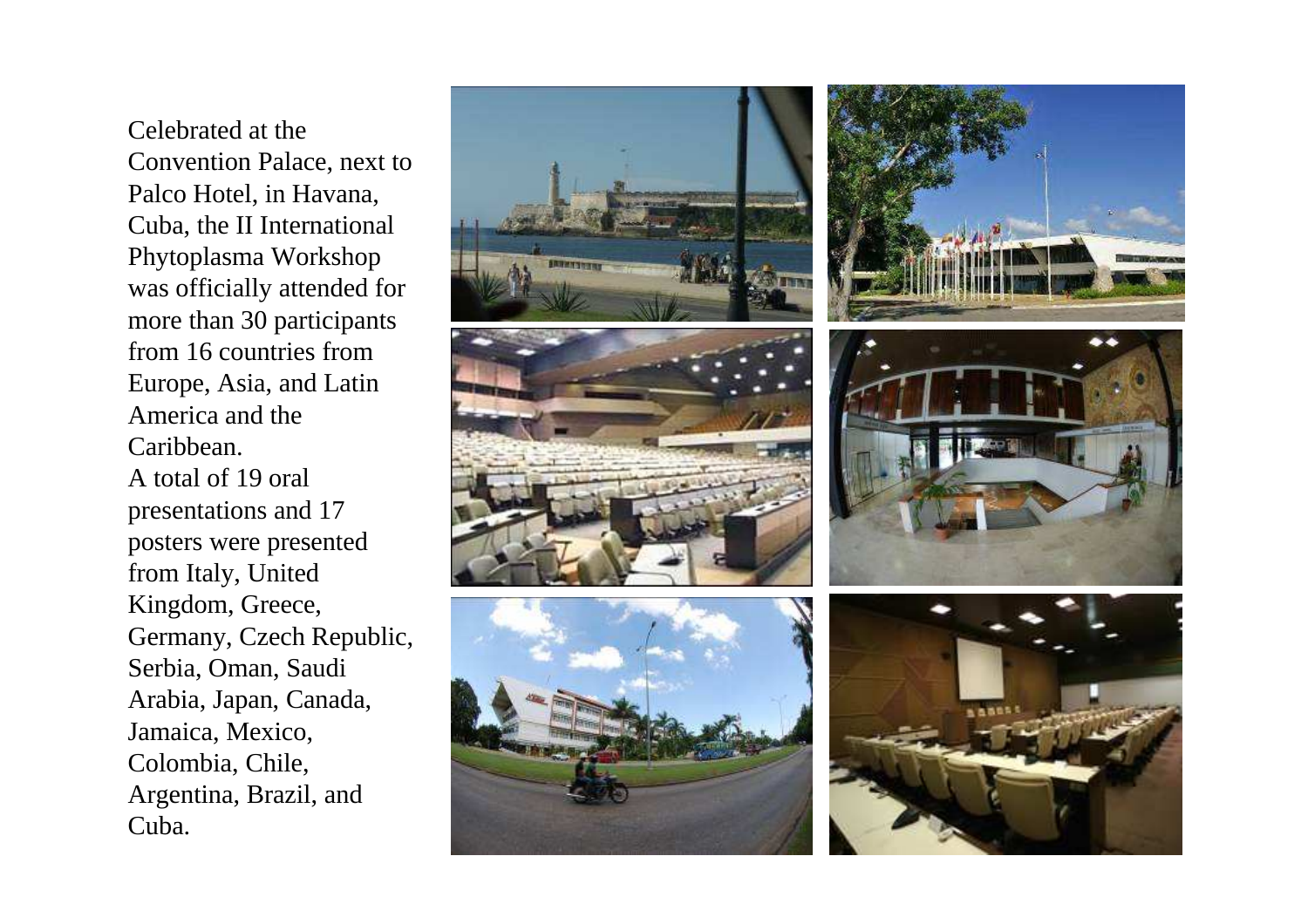A number of topics were discussed related to phytoplasma diseases and climate change, phytoplasma-plantvector interactions, comparative genomics, phytoplasma plant resistance, seed transmission, development of new molecular diagnostics, phytoplasma vectors, and an updating on phytoplasma situation of different countries worldwide, combined with field trips and visits to Cuban plant research institutions. In addition the Latin American and Caribbean Phytoplasma Network was officially launched and conformed, linked to IPWG.







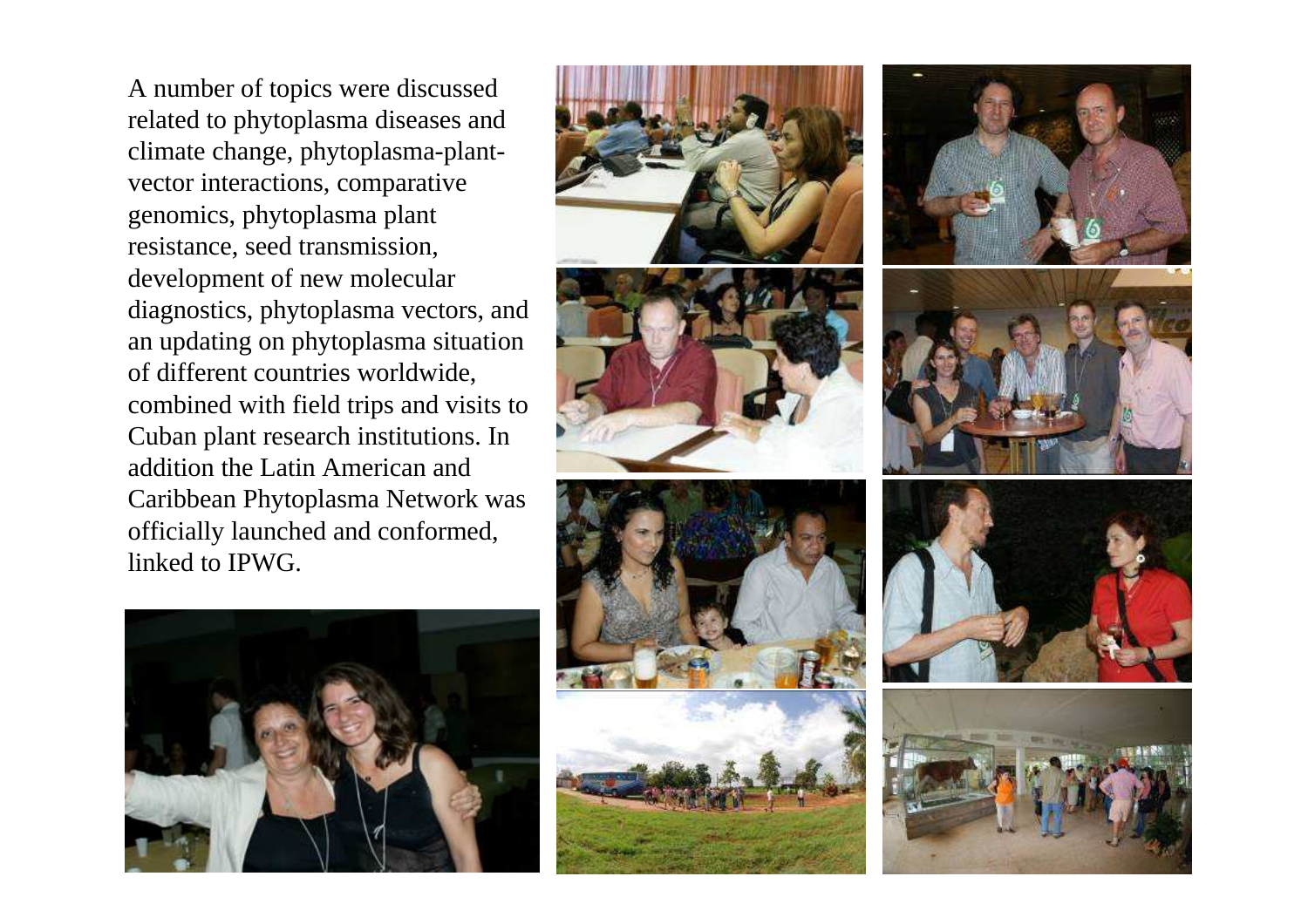## **Participants (oral presentations and posters) and Contact details**

- Prof. Assunta Bertaccini, University of Bologna, Italy, Bertaccini\_a@biblio.cib.unibo.it •
- •Prof. Shigetou Namba, University of Tokyo, Japan, namba@rapid.ocn.ne.jp
- Prof. Matt Dickinson, University of Nottingham, School of Biosciences, Sutton Bonington Campus, Loughborough LE12 5RD, UK, •Matthew.Dickinson@nottingham.ac.uk
- Ms Jennifer Hodgetts, University of Nottingham, School of Biosciences, Sutton Bonington Campus, Loughborough LE12 5RD, UK, •sbxjh2@nottingham.ac.uk
- Dr Michael Kube, Max Planck Institute for Molecular Genetics, Ihnestr. 63, 14195, Berlin, kube@molgen.mpg.de •
- •Dr Mike Wilson, National Museum of Wales (NMW), Cardiff, UK. Michael.Wilson@museumwales.ac.uk
- •Dr James Turner, National Museum of Wales (NMW), Cardiff, UK. James.Turner@museumwales.ac.uk
- Dr Gemma Assante, Istituto di Patologia Vegetale, Faculty of Agriculture, University of Milan, via Caloria, 2, 20133, Italy, •gemma.assante@unimi.it.
- Dr Domenico Bosco, Entomologia e Zoologia applicate all'ambiente, Faculty of Agriculture University of Torino, via L. da Vinci, 44, •10095, Grugliasco, Torino, Italy, domenico.bosco@unito.it
- Dr Cristina Marzachi, CNR, Istituto di virologia vegetale, Strada delle Cacce, 73, 10135 Torino. Italy, C.Marzachi@ivv.cnr.it •
- •Dr Bojan Duduk, Banatska 31b, P.O. Box 163, 11080 Belgrade-Zemun, Serbia, duduk@net.yu
- Dr Katis Nikolaos, Aristotile Univ. Tessaloniki, Univ. Campus, 54124, Tessaloniki, Greece, katis@agro.auth.gr •
- Dr Wayne Myrie, Coconut Industry Board, 18 Waterloo Rd, Kingston 10, Kingston, Jamaica, cocomax@cwjamaica.com •
- Dr Tomas Necas, Mendel Univ. Agriculture and Forestry, Valticka, 337, 69144, Lednice, República Checa, necast@zf.mendelu.cz. •
- • Dr Norma Elena Leyva-López, CIIDIR-IPN, Unidad Sinaloa, Juan de Dios Bátiz Paredes 250, Guasave, Sinaloa, México CP 81101, neleyval@ipn.mx
- María Elena Santos Cervantes, PhD student, CIIDIR-IPN, neleyval@ipn.mx •
- Cristino Baruch García Negroe, Ph D student, CIIDIR-IPN, neleyval@ipn.mx •
- •Dr Reyna Rojas, Colpos, Mexico, rojas@colpos.mx
- Dr Liliana Franco, Univ. Militar de Granada, Bogotá, Colombia, *franco@umg.edu.co, lilfranco@gmail.com* •
- Dr Nicola Fiore, Universidad de Chile, Avenida Santa Rosa, 11315 La Pintana, Santiago de Chile, Chile, nfiore@uchile.cl •
- Dr Helena Montano, Univ. Federal Rural do Río de Janeiro, Antiga Rotovia Río-Sao Paulo, km 47, CP74585, 23851-970, Seropedica (RJ), •Brazil, hmontano@bol.com.br; hmontano@ufrrj.br
- Dr Luis Conci, INTA-IFFIVE, Córdoba, Argentina. lconci@correo.inta.gov.ar •
- Mr Phil Swarbrick, University of Nottingham, UK, Matthew.Dickinson@nottingham.ac.uk•
- Mr Roberto Michelutti, Agriculture and Agrifood Canada, Harrow, Ontario, Micheluttir@agr.gc.ca. •
- • A. M. Al-SUBHI, Department of Crop Sciences, Sultan Qaboos University, P.O. Box 34, Al Khod 123, Sultanat of Oman, alsubhia@squ.edu.om
- N. A., Department of Crop Sciences, Sultan Qaboos University, P.O. Box 34, Al Khod 123, Sultanat of Oman, nadiya@squ.edu.om •
- •Dr Khalid Alhudaib, King Faisal University, Alhassa, Saudi Arabia, alhudaib@hotmail.com
- Lic Raixa Llauger, Tropical Fruit Research Institute, Havana, Cuba, rllauger68@yahoo.com •
- •Lillian Otero, Tropical Fruit Research Institute, Havana, Cuba, lilianotero@iift.cu
- Dr Martha Hidalgo Gato, Ecology and Systematic Institute, Havana, Cuba, hidalgogato@ecologia.cu •
- Rosanna Rodríguez-Leon Merino, Ecology and Systematic Institute, Havana, Cuba, merino@infomed.sld.cu •
- Dr Yaima Arocha Rosete, National Centre for Animal and Plant Health (CENSA) Havana, Cuba, arocharosete57@googlemail.com •
- •Mr Karel Acosta Perez, Universioty of las Tunas, Cuba, karelap@ult.edu.cu